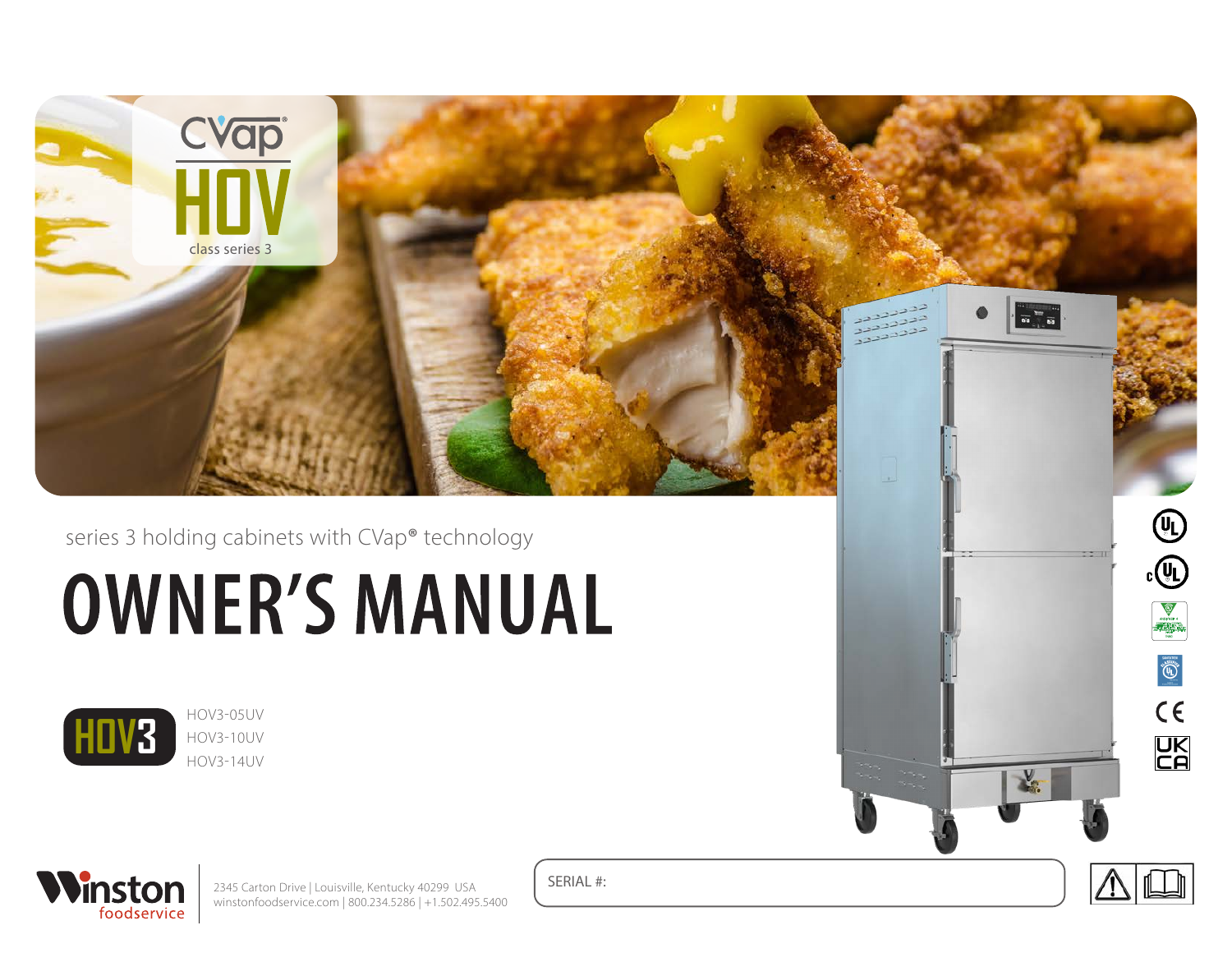# **Warnings**

#### MISUSE AND OTHER

# **! WARNING:**

#### **Contamination Hazard**

Can cause serious illness or damage to equipment >> Clean equipment daily to avoid potential contamination hazard.

**Ensure safe operation by cleaning equipment daily. Failure to do so can allow harmful deposits to develop, increasing the potential for food contamination and endangering your customers.**

# **! DANGER: Electrical Hazard and Burn Hazard**

Can cause serious injury or death >> Do not attempt to service this equipment unless you are a licensed electrician or trained servicer.

This equipment uses high voltage electrical systems, high temperature heating systems, and hot water vapor. If used improperly, any of these hazards are capable of causing serious injury or death. To avoid the potential for an accident, please have equipment serviced only by a trained servicer. Please make this page available to the servicer.

#### **! CAUTION: High Temperature and Grease Hazard**

Can cause damage to equipment >> Avoid placing equipment near high heat or in grease-laden atmosphere.

# **! WARNING: Safety Hazard,**

#### **Intended Use**

Can cause serious illness or damage to equipment >> Supervise untrained, young, or handicapped persons.

1. This equipment is not intended for use by persons (including children) with reduced physical, sensory, or mental capabilities, or lack of experience and knowledge, unless they have been given supervision or instruction concerning use of the equipment by a person responsible for their safety.

2. Children should be supervised to ensure that they do not play with the equipment. 3. This equipment is intended to be used for commercial applications, for example in kitchens of restaurants, canteens, hospitals and in commercial enterprises such as bakeries, butcheries, etc., but not for continuous mass production of food.

### **! CAUTION: High Temperature Hazard**

Can cause damage to equipment >> Fill evaporator with water prior to turning power on, and do not allow evaporator to run dry.

#### **MAKE CERTAIN EVAPORATOR HAS AN ADEQUATE SUPPLY OF WATER PRIOR TO TURNING ON POWER SWITCH. WATER LEVEL SHOULD BE APPROXIMATELY AT FILL LINE.**

KEEP DOOR(S) CLOSED WHEN NOT IN USE. If food temperature becomes too low during serving period, increase VAPOR TEMP setting by 10-20**°** F (11-17**°** C) to maintain desired food temperature.

# **! WARNING: Burn Hazard**

To avoid scalding, do not use loaded containers with liquids or cooking goods which becomes fluid by heating in higher levels than those which can be easily observed.

# **! WARNING: Burn Hazard**

When opening the door of the cooking compartment hot steam can come out.

# **! DANGER: Electrical Hazard**

If supply cord is damaged, it must be replaced by the manufacturer, its service agent, or similarly qualified persons in order to avoid a hazard.

# **Warranty & Terms and Conditions of Sale**

Limited one-year warranty (excluding gaskets, lamps, hoses, power cords, glass panels, fryer baskets, batteries, and evaporators). Warranty disclaimer for failure to clean.

WINSTON EXPRESSLY DISCLAIMS ALL OTHER WARRANTIES, EITHER EXPRESS OR IMPLIED, INCLUDING ANY IMPLIED WARRANTY OF FITNESS FOR A PARTICULAR PURPOSE AND ANY IMPLIED WARRANTY OF MERCHANTABILITY.

For complete details on warranty and terms & conditions of sale, go to: https:// bit.ly/2Qzwi6G Both the Warranty and Terms and Conditions of Sale are integral to this document.





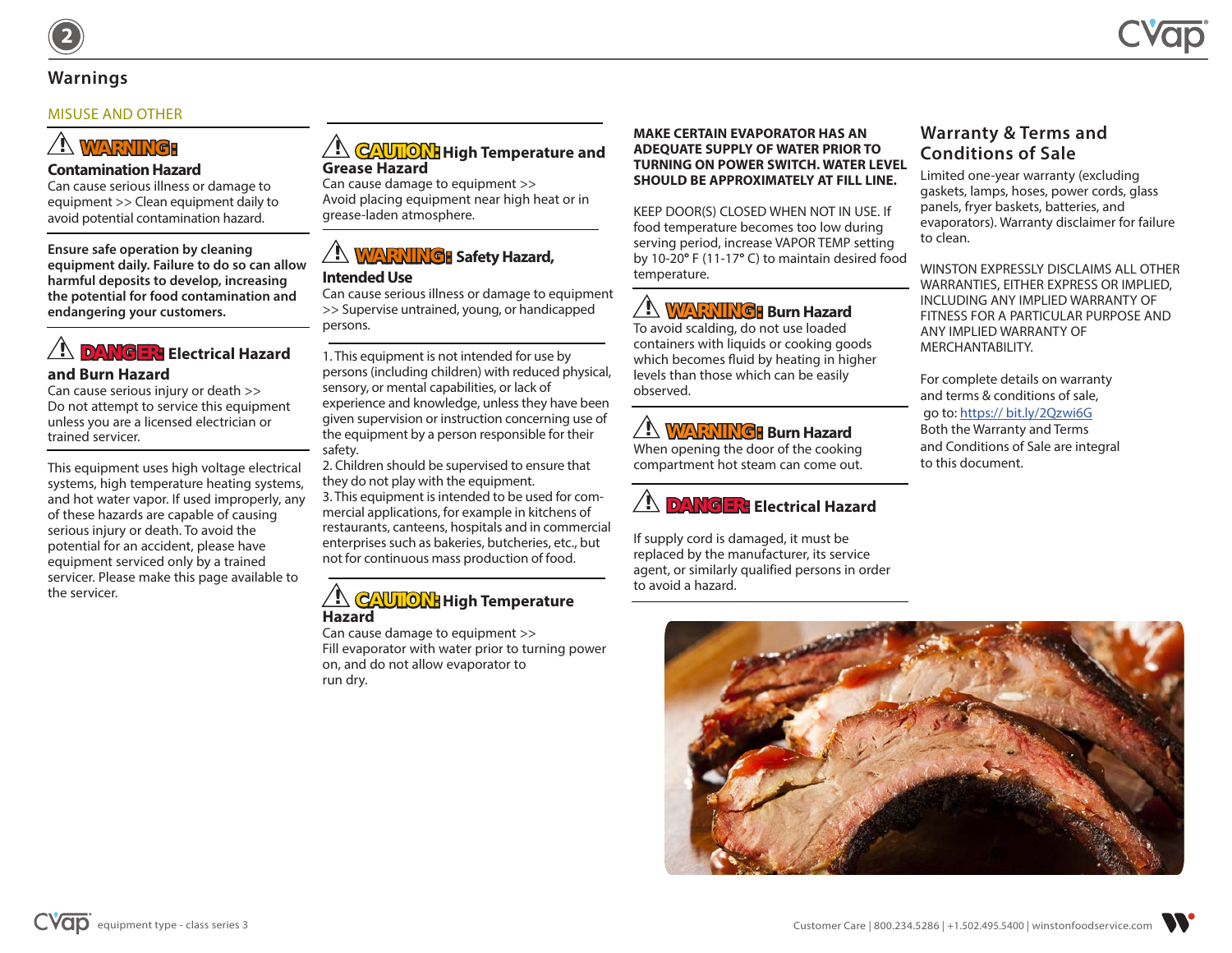## **Requirements**

**3**

#### **GENERAL INSTALLATION**

Install equipment on a solid, flat, level surface in a location where ambient temperatures will not exceed 100° F and away from grease laden vapors from other equipment. For proper ventilation of the equipment, allow 2-inch clearance on all sides, particularly around any ventilation holes. Plug the equipment into a properly grounded outlet of the correct voltage and phasing as indicated by the equipment ID labels. *Please read the installation instructions that follow.*

#### water

If manually filling equipment with water, fill evaporator pan with approximately 2.5 gallons of water.As water evaporates, minerals in the water will deposit on the surface of the evaporator. These mineral deposits will inhibit the transfer of heat. Deposits can also degrade and damage stainless steel. To avoid mineral deposits clean the equipment daily. It is advisable to contact your water utility for advice on minimizing deposit buildup.

## **! CAUTION: High Temperature Hazard**

Can cause damage to equipment >> If utilizing vapor heat, fill evaporator with water prior to turning power on and do not allow evaporator to run dry.

For locations with hard water, add one tablespoon (15 ml) of white vinegar or lemon juice to water to help minimize scale buildup. Please consider contacting your local water authority to obtain advice on possible water treatments to protect the equipment. Some water supplies are high enough in chemical content to be capable of damaging stainless steel (if used untreated). The evaporation process can concentrate the chemicals in the water to a level which could cause a damaging reaction with the stainless steel.

#### ventilation

**Ventilation Clearances:** To operate properly, the equipment will need sufficient space for air circulation. Allow at least 2" (51 mm) clearance on all sides, particularly around ventilation holes. Care should be taken to prevent placing the equipment close to anything combustible. It must be installed with its supplied casters or legs. Equipment may be stacked upon each other using only a Winston supplied stacking kit and following the instructions enclosed with the kit. Your warranty may be void if you do not adhere to these ventilation requirements.

# **! CAUTION:**

#### **High Temperature & Grease Hazard**

Can cause damage to equipment >> Avoid placing equipment near high heat or in grease-laden atmosphere.

Do not place equipment in an area where ambient temperature (air temperature around the equipment) exceeds 100° F (38° C). A heat shield may be required to prevent excessive heat exposure and greaseladen vapors from affecting the equipment if adjacent to heat, vapor, or grease generating devices (such as grills, steamers, ovens, etc.). Excess heat and grease inside the equipment cavities may cause electrical components to fail.

**Vent Hood:** Generally this equipment does not need to be installed under a mechanical ventilation system (vent hood). Check local health and fire codes for requirements specific to your location.

#### auto water fill

Automatic water fill is available as an optional feature. Auto water fill systems must be hooked up to a potable water supply line. **The water supply line must be flushed of any debris before connecting to unit. Failure to do so can damage the water solenoid.** The maximum incoming water temperature may not exceed 140˚ F (60˚ C) and the incoming water pressure must be between 20 and 150 psi (137.9 kPa to 1034 kPa). Equipment with auto water fill systems MUST NOT BE ALLOWED TO RUN DRY. Heat damage to the water solenoid may result.

It is the responsibility of the owner and installer to ensure that installation complies with all local and state plumbing codes.

#### shelving

The load limit per rack is 65 lbs (29.25kg).

# **Contact Information**

|        | Internet: https://foodservice.winstonind.com/ |
|--------|-----------------------------------------------|
|        | E-mail customercare@winstonind.com            |
| Phone: | 800.234.5286   +1.502.495.5400                |
| Fax:   | +1.502.495.5458                               |
| Mail:  | 2345 Carton Drive   Louisville, KY 40299 USA  |

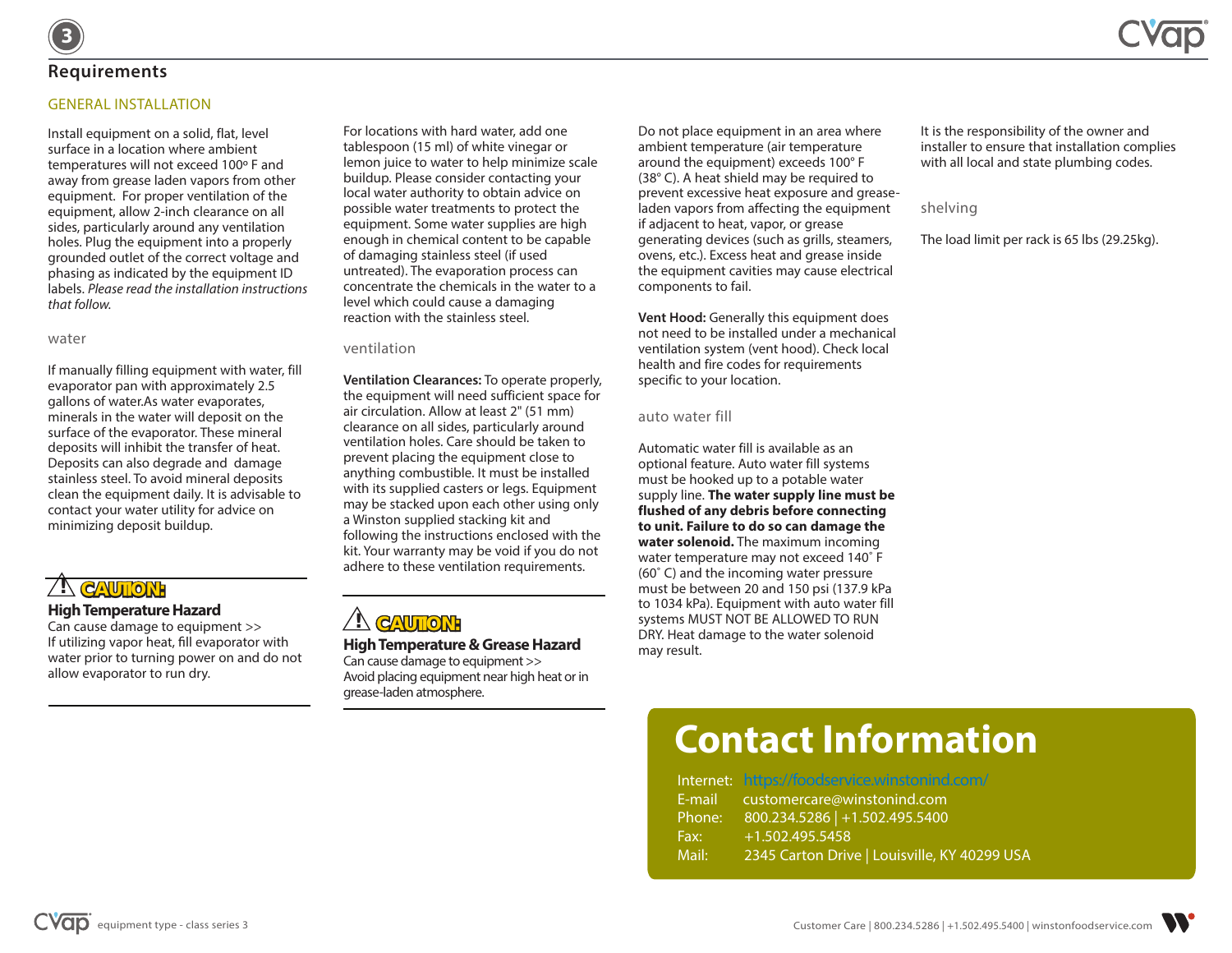# **New Winston CVap: Control Navigation**

**4**

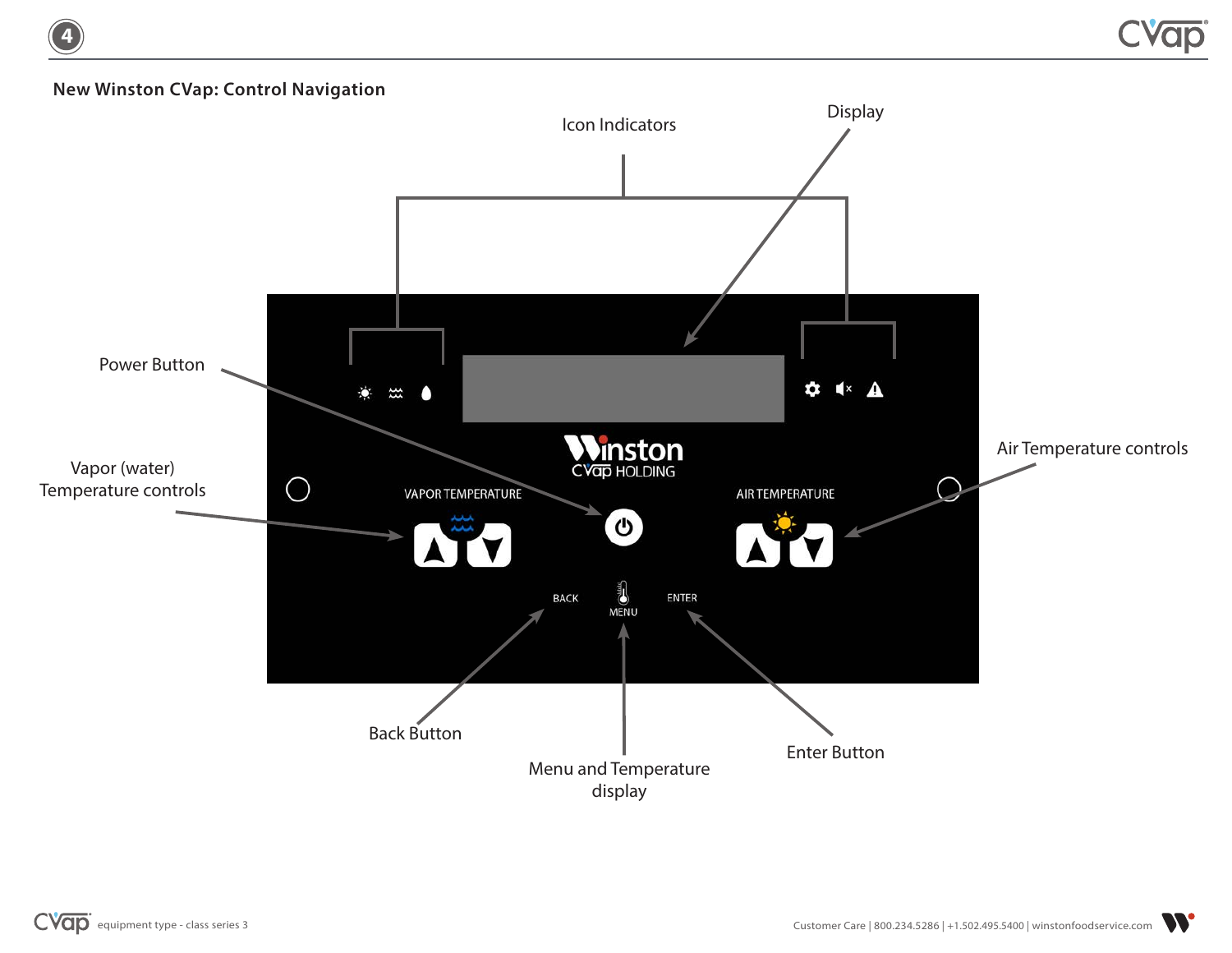# **New Winston CVap: Control Operation**

#### START-UP BASICS

**5**

1. Ensure that the evaporator pan has water in it before turning the unit on.



2. Press the power button to turn the unit on.

3. Press the up or down button to set the water temperature.



# **VAPOR TEMPERATURE**



4. Press the up or down button to set the air temperature.



5. Place product in unit after "heated" is displayed.



# **Icon Indicators**



Is illuminated when the air heaters are activated.



Is illuminated when the water heater is activated.



Is illuminated when the water fill system is activated.



Is illuminated when in the settings menu or when updating.



Is illuminated when the volume is muted.



Is illuminated when there is an error message.

# **Food Holding Reference Chart**

| <b>Product</b>                          | Vapor Temperature   Air Temperature |                           |
|-----------------------------------------|-------------------------------------|---------------------------|
| <b>Soft Moist Foods</b>                 | 140 to 155° F                       | 140 to 155° F             |
| Sauces, gravies, vegetables, fish, etc. | (60 to 68 <sup>o</sup> )            | (60 to 68 <sup>o</sup> )  |
| <b>Firm Moist Foods</b>                 | 140 to 155° F                       | 145 to 185° F             |
| Bakery, meats, chicken, etc.            | (60 to 68 <sup>o</sup> )            | (63 to 85 <sup>o</sup> C) |
| <b>Crisp Foods</b>                      | 130 to 150° F                       | 170 to 200° F             |
| Fried or breaded products               | (50 to 66° C)                       | (77 to 93°C)              |
| Very Crisp Foods                        | Off to 130°F                        | 180 to 200° F             |
| Tortilla chips, fries, etc.             | (Off to $50^{\circ}$ C)             | (82 to 93°C)              |

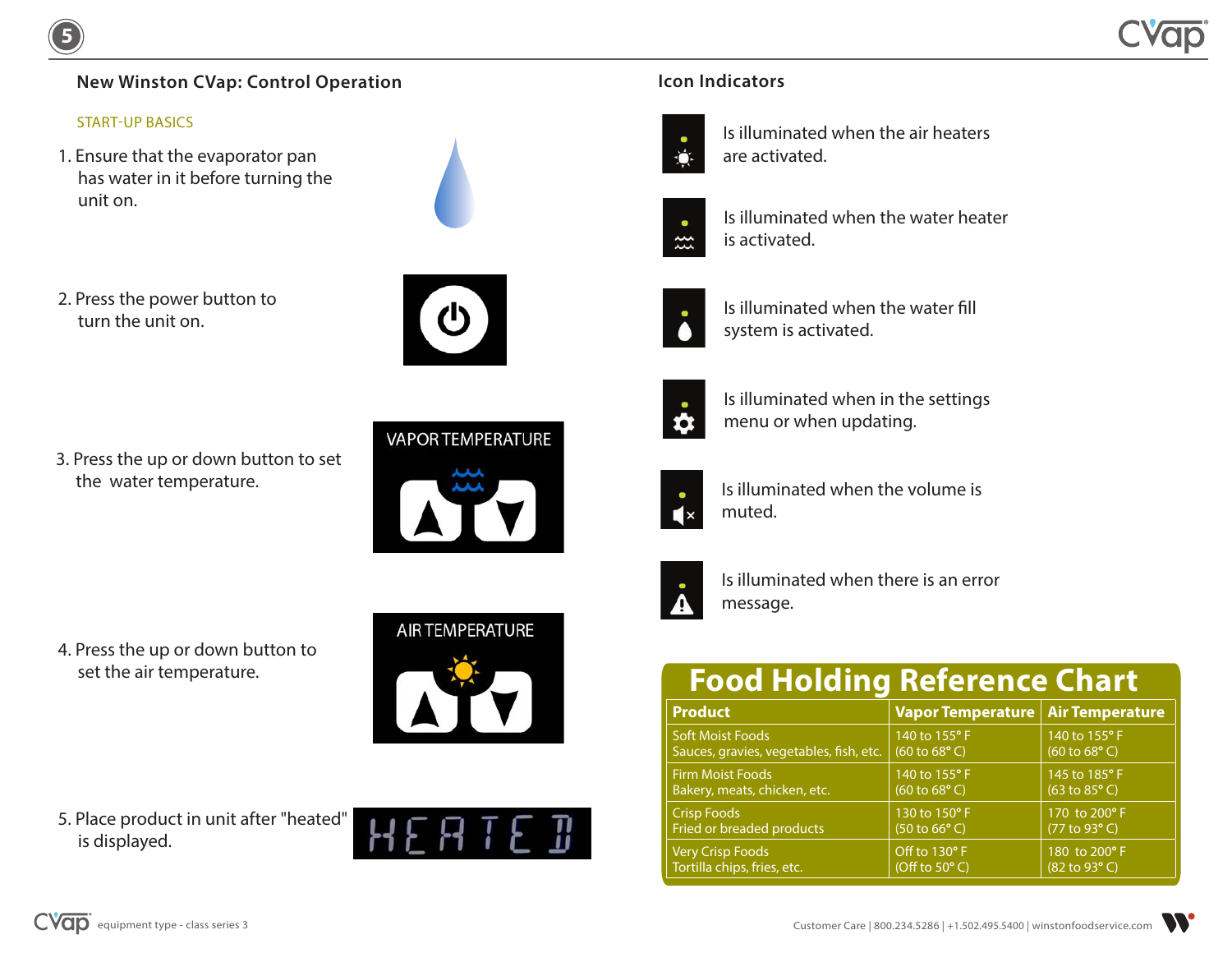

**6**

| To access the main menu. Press and  |
|-------------------------------------|
| hold the menu button for 3 seconds. |



Press the air temperature "up" button to scroll forwards through the menu.



Press the air temperature "down" button to scroll back through the menu.



Press the "enter" button to make menu selection.

**BACK** 

Press the "back" button to go back within the menu.

- **Settings** Allows you to make special adjustments to the unit.
	- o Security Using the code **2345** locks or unlocks a unit, allowing general daily operation only.
	- o Volume Adjust the volume of the speakers.
	- o Display Adjust the display temperature readout to show air or evaporator temperature.
	- o Temperature Scale Adjust between Fahrenheit or Celsius.
	- o Fill System Adjust setting for Water Level Sensor (disabled, probe, or float) and Water Valve (disabled or enabled).
	- o Tuning Calibrates vapor temperature for the size and model of the unit, for maximum precision.
- **Upload Presets** Allows for uploading presets from a USB.
- **About** Informs the user of software versions during troubleshooting needs.
- **Reboot** Allows unit to be rebooted

# **Updating Firmware**

- 1. Power your cabinet on. The current firmware version will scroll across the screen when booting up.
- 2. Go to https://foodservice.winstonind.com/firmware-updates/ to determine if the current version is installed.
- 3. Follow instructions to update your firmware, if needed. **Main Menu**

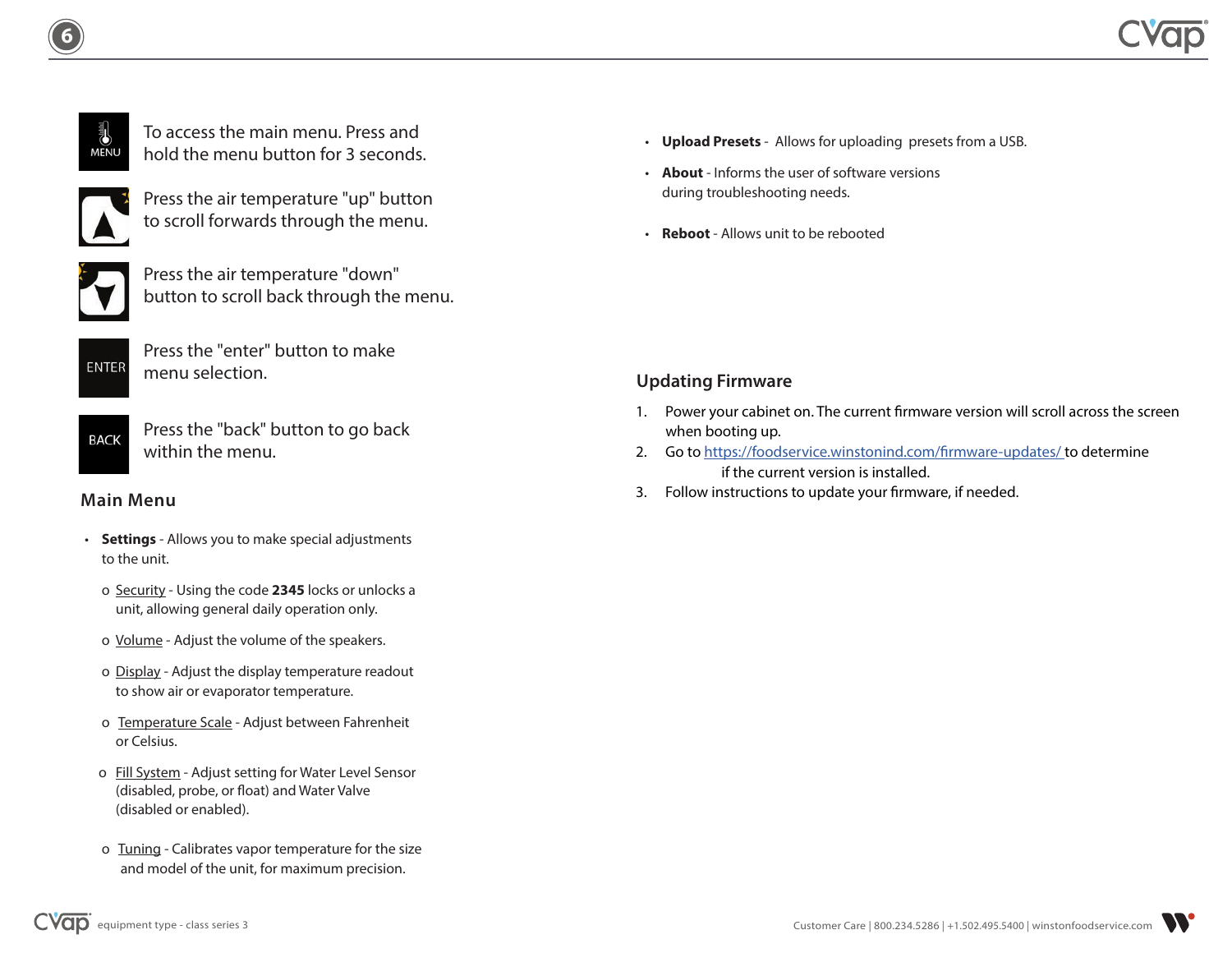# **Procedures**

**7**

#### DAILY CLEANING

Required Cleaning Accessories & Supplies

- **•** Pan for draining evaporator
- **•** Food grade germicidal detergent
- **•** Descaling agent

# **! CAUTION: Corrosion Hazard**  Can cause damage to equipment >>

Clean unit daily to avoid potential corrosion damage.

Clean evaporator daily to prevent chlorides (salts) from accumulating. Chlorides can cause the evaporator tank to corrode to the extent that leaks can occur. Leaks caused by corrosion, which is caused by a failure to clean daily, are not covered under the manufacturer's warranty.

**! CAUTION: Burn Hazard** 

Can cause serious injury >> Allow equipment to cool for at least 30 minutes.

#### cleaning procedure

#### **Ensure that any chemical used to clean equipment is free of sodium and other ingredients that could be corrosive to metal.**

- 1. Disconnect power supply. Allow equipment to cool.
- 2. Place empty pan under drain valve, open drain valve and allow evaporator to drain.
- 3. Remove and clean rack supports using a food-grade germicidal agent. Rinse and allow to dry.
- 4. Remove evaporator cover and clean, then allow cover to dry.
- 5. Spray food chamber and evaporator with a food grade germicidal detergent.
- 6. Wipe inside surfaces to remove all food deposits.
- 7. Inspect for scale build-up on the tank surface and probe. If present, apply descaling agent like Citranox. Read ALL warnings and follow directions listed on descaling agent package.

# **! DANGER: Electrical Hazard**

Can cause serious personal injury or damage to the equipment >> Avoid spraying equipment exterior or controls with water.

- 8. Rinse all inside surfaces, including evaporator, and dry with clean towel. **Do not spray outside of equipment or controls with water.**
- 9. Replace rack supports.
- 10. Replace evaporator cover.
- 11. Close the drain valve.
- 12. Reconnect equipment to electrical power and make ready for use.



- 1. Control Panel contains power button and control escutcheon. Allows operator to program food temperature and food texture. Escutcheon is removable for servicing or replacing microprocessor.
- 2. Door Gasket seals food chamber against heat or vapor loss.
- 3. Door & Latch can be reversed on site.

**Component Identification**

- 4. Adjustable Rails located on both sides inside equipment, holds trays, pans, shelves, and racks.
- 5. Food Chamber holding cavity where the dual heat system combines to create the perfect holding environment.
- 6. Evaporator and Water Heater (not visible) supply vapor atmosphere to the food chamber by heating water within the evaporator.
- 7. Trough collects moisture that condenses on door.
- 8. Drain Valve allows for draining water from evaporator.
- 9. Cord Wrap (behind unit if applicable) provides storage for power cord.
- 10. Name Plate identifies model number, serial number (important for servicing and ordering parts), voltage, power, and electrical information. Electrical Requirements Label identifies that equipment is for use with an individual branch circuit only.
- 11. Air Heaters (not visible) supply heat for precise food texture control.
- 12. Casters provide easy movement when front casters are in unlocked position.

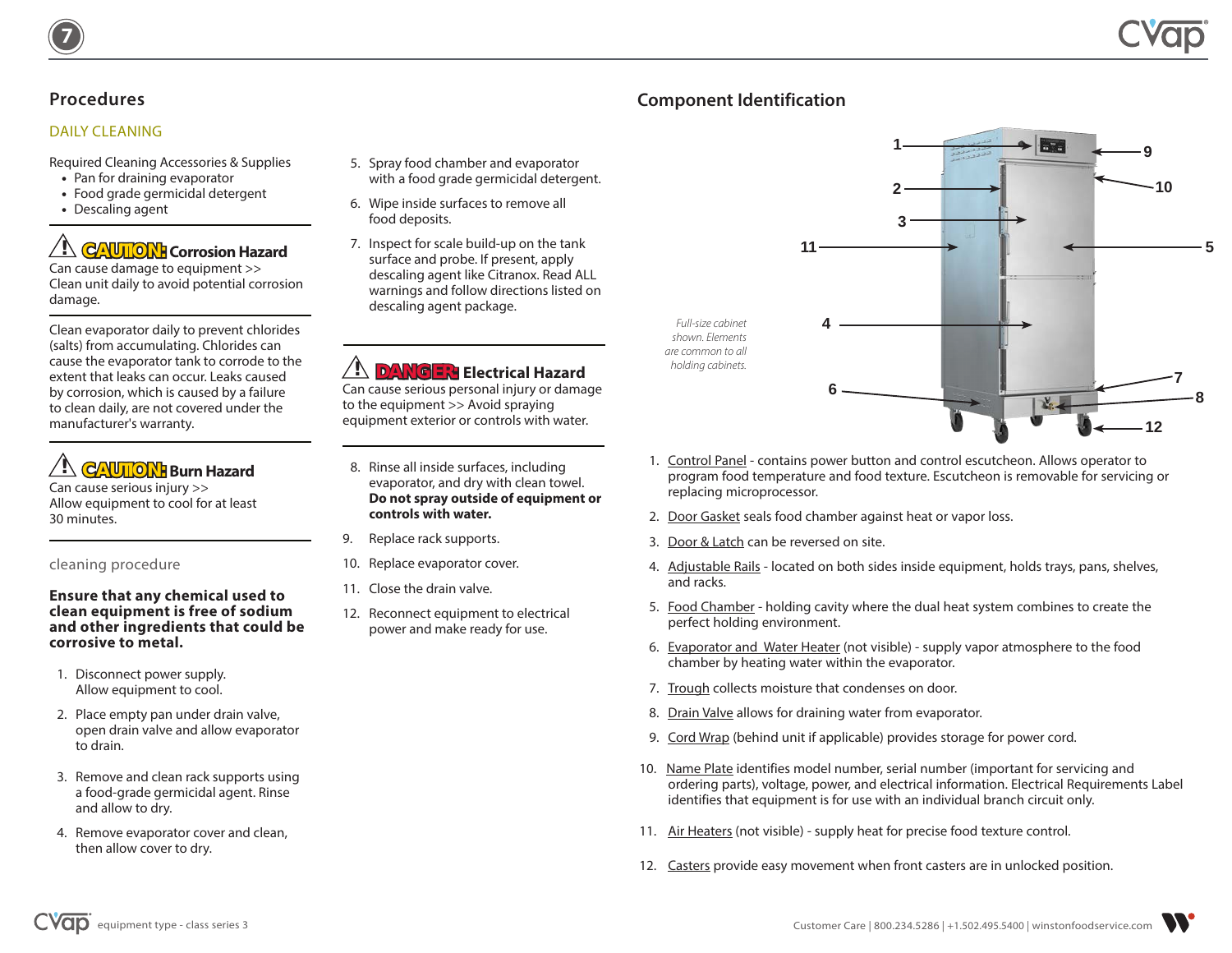|                  | CAPACITY*                                 |                                                       |                                                      | <b>EXTERIOR DIMENSIONS**</b> |                         |                         | <b>ELECTRICAL</b> |              |              |             |                                 |                 |                                         |
|------------------|-------------------------------------------|-------------------------------------------------------|------------------------------------------------------|------------------------------|-------------------------|-------------------------|-------------------|--------------|--------------|-------------|---------------------------------|-----------------|-----------------------------------------|
| <b>MODEL#</b>    | <b>SHEET</b><br>PAN<br>$(18" \times 26")$ | <b>HALF SHEET</b><br><b>PAN</b><br>$(18" \times 13")$ | <b>HOTEL PAN</b><br>$(12" \times 20" \times$<br>2.5" | <b>HEIGHT</b><br>IN.(MM)     | <b>DEPTH</b><br>IN.(MM) | <b>WIDTH</b><br>IN.(MM) | <b>VOLTS</b>      | <b>PHASE</b> | <b>WATTS</b> | <b>AMPS</b> | NEMA***                         | INT'L           | <b>SHIP</b><br><b>WEIGHT</b><br>LBS(KG) |
| <b>HOV3-05UV</b> |                                           | 10                                                    | 10                                                   | 39.22(996)                   | 34.23(869)              | 27.70(704)              | 120               |              | 1800         | 15          | ั∎∂<br>$5-20P(\frac{1}{w})$     | Call<br>Factory | 250(113)                                |
| <b>HOV3-10UV</b> | 10                                        | 20                                                    | 20                                                   | 61.16(1554)                  | 34.23(869)              | 27.70(704)              | 120               |              | 1800         | 15          | ∙∘<br>$5-20P$<br>$\overline{w}$ | Call<br>Factory | 370(168)                                |
| <b>HOV3-14UV</b> | 14                                        | 28                                                    | 28                                                   | 73.02(1855)                  | 34.23(869)              | 27.70(704)              | 120               |              | 2292         | 19.1        | ☜<br>$5-20P(\frac{1}{w})$       | Call<br>Factory | 420(190)                                |

\*Capacity- Determined by 3.5" (89mm) adjustable spacing, with a load limit of 65lb (29.25kg) per rack. | \*\*Exterior Dimensions- Based on use of standard supplied 3" Heavy Duty plate casters. Subtract 2.37" (60mm)<br>for 1" wh

**8**